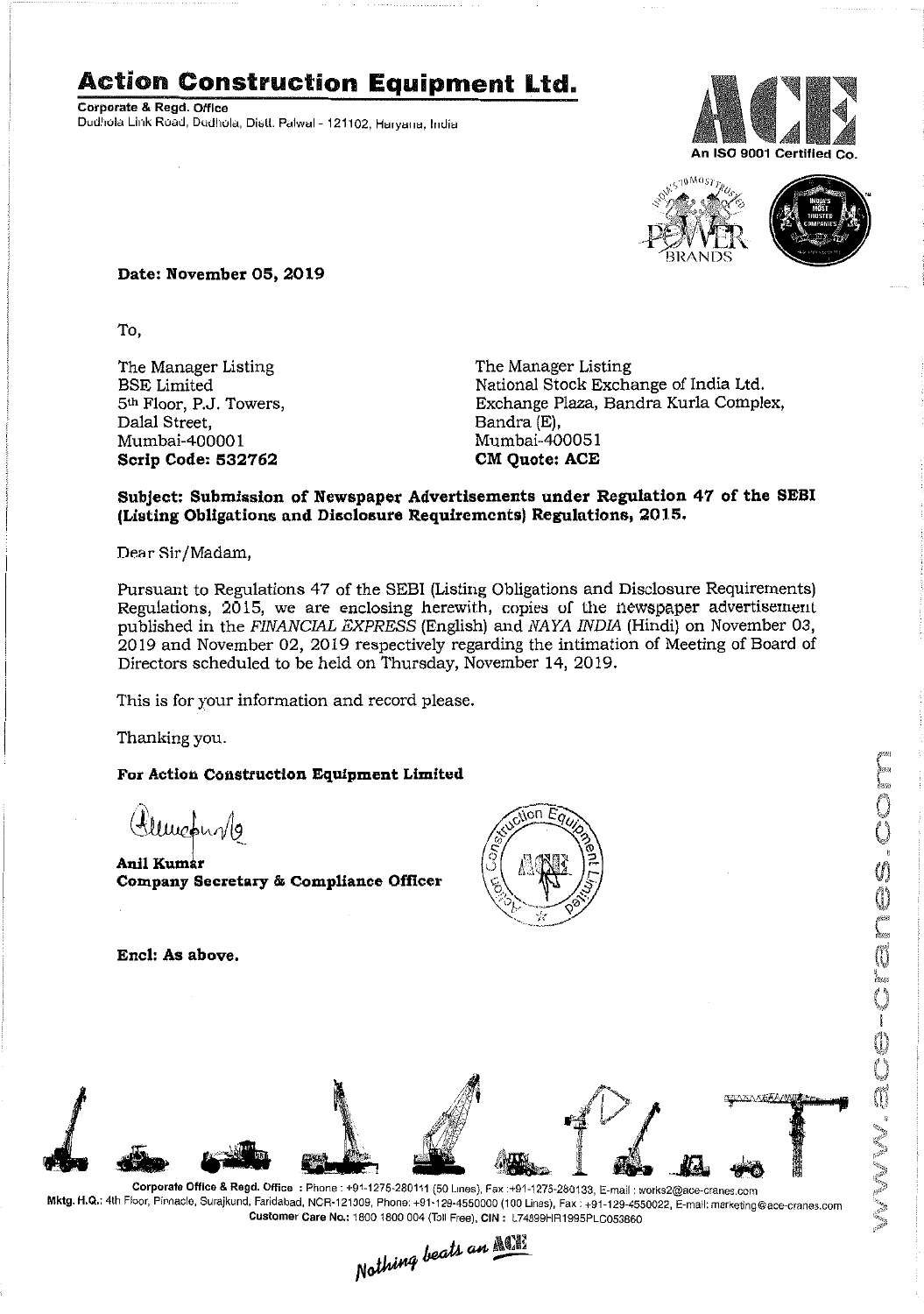#### WWW.FINANCIALEXPRESS.COM

## **FE SUNDAY** 17

| <b>FORM A</b><br><b>PUBLIC ANNOUNCE!</b><br>(Under Regulation 6 of the Insolvency and Bart<br>(Insolvency Resolution Process for Corporate Person 79<br>FOR THE ATTENTION OF THE CR<br><b>HORIZON CONCEPT PRIVATE</b><br>$-$<br><b>RELEVANT PARTICULARS</b><br><b>HORIZON CONCEPT</b><br>$s$ & |                             |             | <b>BFL ASSET FINVEST LIMITED</b><br>(Formerly known as BFL Developers Limited)<br>Regd. Office: 1, Tarahagar, Ajmer Road, Jaipur-06 · Ph.: 9214018877<br>E-mail: bfldevelopers@gmail.com . W.: www.bflfin.com . CIN: L45201RJ1995PLC010646<br><b>NOTICE</b><br>Pursuant to Regulation 47 of the Securities and Exchange Board of India (Listing Obligations and Disclosure<br>Requirements) Regulations, 2015, notice is hereby given that a meeting of the Board of Directors of the<br>Company will be held on Wednesday, the 13th day of November, 2019 at 04:00 P.M., at the registered office<br>of the Company at 1, Tara Nagar, Aimer Road Jaipur, Rajasthan-302006, interalia to consider and approve<br>the Un-Audited Financial results of the Company for the quarter and half year ended on September 30, 2019<br>along with the statement of assets and liabilities and cashflow as on that date and to take on record Limited<br>review eport thereon. This Intimation is also available on Company's website at www.bflfin.com and on<br>Stock Exchanges' website at www.bseindia.com.<br><b>For BFL Asset Finvest Limited</b><br>(Formerly known as BFL Developers Limited) |
|------------------------------------------------------------------------------------------------------------------------------------------------------------------------------------------------------------------------------------------------------------------------------------------------|-----------------------------|-------------|---------------------------------------------------------------------------------------------------------------------------------------------------------------------------------------------------------------------------------------------------------------------------------------------------------------------------------------------------------------------------------------------------------------------------------------------------------------------------------------------------------------------------------------------------------------------------------------------------------------------------------------------------------------------------------------------------------------------------------------------------------------------------------------------------------------------------------------------------------------------------------------------------------------------------------------------------------------------------------------------------------------------------------------------------------------------------------------------------------------------------------------------------------------------------------------------|
| Name of corporate debtor<br>Date of incorporation of corporate debtor                                                                                                                                                                                                                          | 20/09/2012                  | ons.        | Date: November 02, 2019<br><b>CS Surbhi Rawat</b>                                                                                                                                                                                                                                                                                                                                                                                                                                                                                                                                                                                                                                                                                                                                                                                                                                                                                                                                                                                                                                                                                                                                           |
| Authority under which corporate debtor is<br>$\overline{3}$                                                                                                                                                                                                                                    | Registrar of Con            | anv         | <b>Place: Jaipur</b><br>Company Secretary and Compliance Officer (M.No. A4964)                                                                                                                                                                                                                                                                                                                                                                                                                                                                                                                                                                                                                                                                                                                                                                                                                                                                                                                                                                                                                                                                                                              |
| incorporated / registered                                                                                                                                                                                                                                                                      | (Company in                 |             |                                                                                                                                                                                                                                                                                                                                                                                                                                                                                                                                                                                                                                                                                                                                                                                                                                                                                                                                                                                                                                                                                                                                                                                             |
| Corporate Identity No. / Limited Liability<br>$\overline{4}$                                                                                                                                                                                                                                   | U70109DL20                  | <b>v</b> ar |                                                                                                                                                                                                                                                                                                                                                                                                                                                                                                                                                                                                                                                                                                                                                                                                                                                                                                                                                                                                                                                                                                                                                                                             |
| Identification No. of corporate debtor                                                                                                                                                                                                                                                         |                             |             | <b>ACTION CONSTRUCTION EQUIPMENT LIMITED</b>                                                                                                                                                                                                                                                                                                                                                                                                                                                                                                                                                                                                                                                                                                                                                                                                                                                                                                                                                                                                                                                                                                                                                |
| Address of the registered office and principal<br>5                                                                                                                                                                                                                                            | <b>Registered Office</b>    |             | CIN: L74899HR1995PLC053860                                                                                                                                                                                                                                                                                                                                                                                                                                                                                                                                                                                                                                                                                                                                                                                                                                                                                                                                                                                                                                                                                                                                                                  |
| office (if any) of corporate debtor                                                                                                                                                                                                                                                            | 8/13, First Floor, Sahi     | at          | Regd. Office: Dudhola Link Road, Dudhola, Distt. Palwal-121102, Haryana                                                                                                                                                                                                                                                                                                                                                                                                                                                                                                                                                                                                                                                                                                                                                                                                                                                                                                                                                                                                                                                                                                                     |
|                                                                                                                                                                                                                                                                                                | New Delhi -110014           | at          | Phone: +91-1275-280111 (50 Lines), Fax: +91-1275-280133                                                                                                                                                                                                                                                                                                                                                                                                                                                                                                                                                                                                                                                                                                                                                                                                                                                                                                                                                                                                                                                                                                                                     |
| 6 Insolvency commencement date in respect of                                                                                                                                                                                                                                                   | <b>CIRP Comment</b>         |             | E-mail: cs@ace-cranes.com, Website: www.ace-cranes.com                                                                                                                                                                                                                                                                                                                                                                                                                                                                                                                                                                                                                                                                                                                                                                                                                                                                                                                                                                                                                                                                                                                                      |
| corporate debtor                                                                                                                                                                                                                                                                               | of Hon'ble NCLE             | ted         | <b>NOTICE</b>                                                                                                                                                                                                                                                                                                                                                                                                                                                                                                                                                                                                                                                                                                                                                                                                                                                                                                                                                                                                                                                                                                                                                                               |
|                                                                                                                                                                                                                                                                                                | (Copy of order re           | Sd/-        | Pursuant to Regulation 29 read with Regulation 47 of the SEBI (Listing Obligations and                                                                                                                                                                                                                                                                                                                                                                                                                                                                                                                                                                                                                                                                                                                                                                                                                                                                                                                                                                                                                                                                                                      |
| Estimated date of closure of insolvency                                                                                                                                                                                                                                                        | 29/03/2020 18               | hur         | Disclosure Requirements) Requlations, 2015 (Listing Regulations), Notice is hereby given that                                                                                                                                                                                                                                                                                                                                                                                                                                                                                                                                                                                                                                                                                                                                                                                                                                                                                                                                                                                                                                                                                               |
| resolution process                                                                                                                                                                                                                                                                             | Insolvency Reso             | 042         | a Meeting of the Board of Directors of the Company will be held on Thursday, November 14,                                                                                                                                                                                                                                                                                                                                                                                                                                                                                                                                                                                                                                                                                                                                                                                                                                                                                                                                                                                                                                                                                                   |
| 8 Name and registration number of the                                                                                                                                                                                                                                                          | Name: Mr. Man               | cer)        | 2019 interalia to consider, approve and take on record the Unaudited Financial Results<br>(Standalone and Consolidated) of the Company for the quarter and half year ended on                                                                                                                                                                                                                                                                                                                                                                                                                                                                                                                                                                                                                                                                                                                                                                                                                                                                                                                                                                                                               |
| insolvency professional acting as interim                                                                                                                                                                                                                                                      | <b>Registration Nig.</b>    |             | September 30, 2019. The Financial Results shall be subject to limited review by Statutory                                                                                                                                                                                                                                                                                                                                                                                                                                                                                                                                                                                                                                                                                                                                                                                                                                                                                                                                                                                                                                                                                                   |
| resolution professional                                                                                                                                                                                                                                                                        |                             |             | Auditors of the Company.                                                                                                                                                                                                                                                                                                                                                                                                                                                                                                                                                                                                                                                                                                                                                                                                                                                                                                                                                                                                                                                                                                                                                                    |
| 9 Address and e-mail of the interim resolution                                                                                                                                                                                                                                                 | Address: MPP                |             | The said notice may be accessed on the Company's website at http://www.ace-cranes.com and                                                                                                                                                                                                                                                                                                                                                                                                                                                                                                                                                                                                                                                                                                                                                                                                                                                                                                                                                                                                                                                                                                   |
| professional, as registered with the Board                                                                                                                                                                                                                                                     | New Delhi-110004            |             | may also be accessed on the Stock Exchange(s) websites at http://www.bseindia.com and                                                                                                                                                                                                                                                                                                                                                                                                                                                                                                                                                                                                                                                                                                                                                                                                                                                                                                                                                                                                                                                                                                       |
|                                                                                                                                                                                                                                                                                                | Email Address: USIT         |             | http://www.nseindia.com.                                                                                                                                                                                                                                                                                                                                                                                                                                                                                                                                                                                                                                                                                                                                                                                                                                                                                                                                                                                                                                                                                                                                                                    |
| 10 Address and e-mail to be used for                                                                                                                                                                                                                                                           | Address : MPP               |             | Further, please be also informed that in accordance with Code of Conduct to Regulate, Monitor                                                                                                                                                                                                                                                                                                                                                                                                                                                                                                                                                                                                                                                                                                                                                                                                                                                                                                                                                                                                                                                                                               |
| correspondence with the interim resolution                                                                                                                                                                                                                                                     | New Delhi-110004            |             | and Report Trading by insiders and pursuant to SEBI (Prohibition of Insider Trading)                                                                                                                                                                                                                                                                                                                                                                                                                                                                                                                                                                                                                                                                                                                                                                                                                                                                                                                                                                                                                                                                                                        |
| professional                                                                                                                                                                                                                                                                                   | Email Address               |             | Requlations 2015, the Trading Window of the Company is already closed from October 01, 2019                                                                                                                                                                                                                                                                                                                                                                                                                                                                                                                                                                                                                                                                                                                                                                                                                                                                                                                                                                                                                                                                                                 |
|                                                                                                                                                                                                                                                                                                | <b>Online Claim Sulting</b> |             | and shall re-open on November 18, 2019.<br>For and on behalf of                                                                                                                                                                                                                                                                                                                                                                                                                                                                                                                                                                                                                                                                                                                                                                                                                                                                                                                                                                                                                                                                                                                             |
|                                                                                                                                                                                                                                                                                                | https://www.mar             |             | <b>Action Construction Equipment Limited</b>                                                                                                                                                                                                                                                                                                                                                                                                                                                                                                                                                                                                                                                                                                                                                                                                                                                                                                                                                                                                                                                                                                                                                |
| 11 Last date for submission of claims                                                                                                                                                                                                                                                          | 14/11/2019                  |             | Sd/-                                                                                                                                                                                                                                                                                                                                                                                                                                                                                                                                                                                                                                                                                                                                                                                                                                                                                                                                                                                                                                                                                                                                                                                        |
| 12 Classes of creditors, if any, under clause (b) of Home buyers and                                                                                                                                                                                                                           | (Financial Credito          |             | Place : Palwal<br><b>Anil Kumar</b>                                                                                                                                                                                                                                                                                                                                                                                                                                                                                                                                                                                                                                                                                                                                                                                                                                                                                                                                                                                                                                                                                                                                                         |
| sub-section (6A) of section 21, ascertained by                                                                                                                                                                                                                                                 |                             |             | <b>Company Secretary</b><br>Dated: November 01, 2019                                                                                                                                                                                                                                                                                                                                                                                                                                                                                                                                                                                                                                                                                                                                                                                                                                                                                                                                                                                                                                                                                                                                        |
| the interim resolution professional<br>13 Names of Insolvency Professionals identified to 1. Mr. Mr. S. Phill                                                                                                                                                                                  |                             |             |                                                                                                                                                                                                                                                                                                                                                                                                                                                                                                                                                                                                                                                                                                                                                                                                                                                                                                                                                                                                                                                                                                                                                                                             |
| act as Authorised Representative of creditors in Regn No:                                                                                                                                                                                                                                      |                             |             | <b>MANIPUR STATE POWER DISTRIBUTION</b>                                                                                                                                                                                                                                                                                                                                                                                                                                                                                                                                                                                                                                                                                                                                                                                                                                                                                                                                                                                                                                                                                                                                                     |
| 2. Mr. Sanjeer<br>a dass (Three names for each dass)                                                                                                                                                                                                                                           |                             |             | <b>COMPANY LIMITED</b>                                                                                                                                                                                                                                                                                                                                                                                                                                                                                                                                                                                                                                                                                                                                                                                                                                                                                                                                                                                                                                                                                                                                                                      |
|                                                                                                                                                                                                                                                                                                | Regn No: EE H the           |             | (Regd. Office: Secure Office Complex, 3rd Floor, North                                                                                                                                                                                                                                                                                                                                                                                                                                                                                                                                                                                                                                                                                                                                                                                                                                                                                                                                                                                                                                                                                                                                      |
|                                                                                                                                                                                                                                                                                                | 3. Mr. Shashi Shum 25th     |             | AOC, A. T. Line, Imphal West, Manipur - 795001)                                                                                                                                                                                                                                                                                                                                                                                                                                                                                                                                                                                                                                                                                                                                                                                                                                                                                                                                                                                                                                                                                                                                             |
|                                                                                                                                                                                                                                                                                                | Regn No: EBI - y at         |             |                                                                                                                                                                                                                                                                                                                                                                                                                                                                                                                                                                                                                                                                                                                                                                                                                                                                                                                                                                                                                                                                                                                                                                                             |
| 14(a) Relevant Forms and                                                                                                                                                                                                                                                                       | Web link: https:            | mce.        | <b>NOTICE INVITING TENDER</b>                                                                                                                                                                                                                                                                                                                                                                                                                                                                                                                                                                                                                                                                                                                                                                                                                                                                                                                                                                                                                                                                                                                                                               |
| (b) Details of authorized representatives                                                                                                                                                                                                                                                      | Physical Address I be       |             | Imphal, Dated the 25th October, 2019                                                                                                                                                                                                                                                                                                                                                                                                                                                                                                                                                                                                                                                                                                                                                                                                                                                                                                                                                                                                                                                                                                                                                        |
| are available at:                                                                                                                                                                                                                                                                              | (IBBI) 7th Floor, IIIIan    |             | No. 2/164(High Mast)/2019-MSPDCL-TECH/3575-82                                                                                                                                                                                                                                                                                                                                                                                                                                                                                                                                                                                                                                                                                                                                                                                                                                                                                                                                                                                                                                                                                                                                               |
|                                                                                                                                                                                                                                                                                                | Connaught Circle the        |             |                                                                                                                                                                                                                                                                                                                                                                                                                                                                                                                                                                                                                                                                                                                                                                                                                                                                                                                                                                                                                                                                                                                                                                                             |